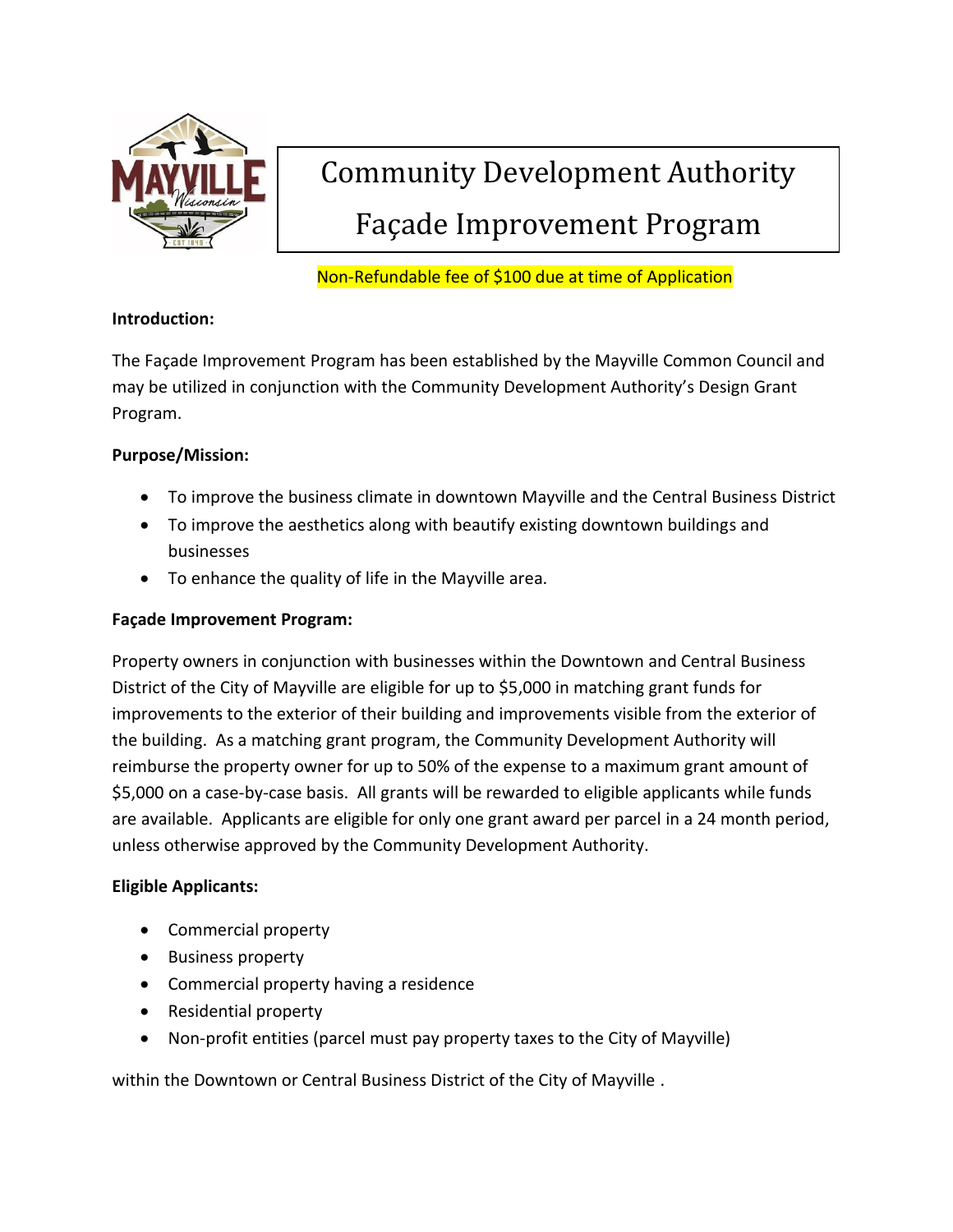- $\triangleright$  No application will be reviewed or presented to the Community Development Authority for consideration on behalf of an individual or entity if the grant recipient or landlord (if not the same entity) is delinquent with their City of Mayville Property Taxes or Mayville Utility Bills on any property located within the City.
- $\triangleright$  Eligible projects must meet the requirements of the Zoning code and design standards identified in the Mayville Municipal Code.
- $\triangleright$  The building receiving the façade improvement must be structurally sound. If applicable and a building permit is necessary, the building inspector would need to certify the building is sound before receiving the grant.
- $\triangleright$  No parcel shall receive more than one (1) grant during the 24 month period following the initial grant receipt.

#### **Eligible Activities:**

- Downtown and Central Business renovations including but not limited to
	- o Signage
	- o Awnings
	- o Exterior lighting
	- o Sand blasting
	- o Siding
	- o Painting
- Other expenses deemed eligible by the Community Development Authority

#### **Ineligible Activities:**

- All interior renovations
- Other expenses deemed ineligible by the Community Development Authority

#### **Process:**

- 1. Applications are distributed and collected by the Community Development Authority at Mayville City Hall, Clerk's Office, 15 South School Street.
	- $\triangleright$  As there are Code restrictions, it is the applicant's responsibility to receive approval from the City's Building Inspector for all projects prior to submission of the application.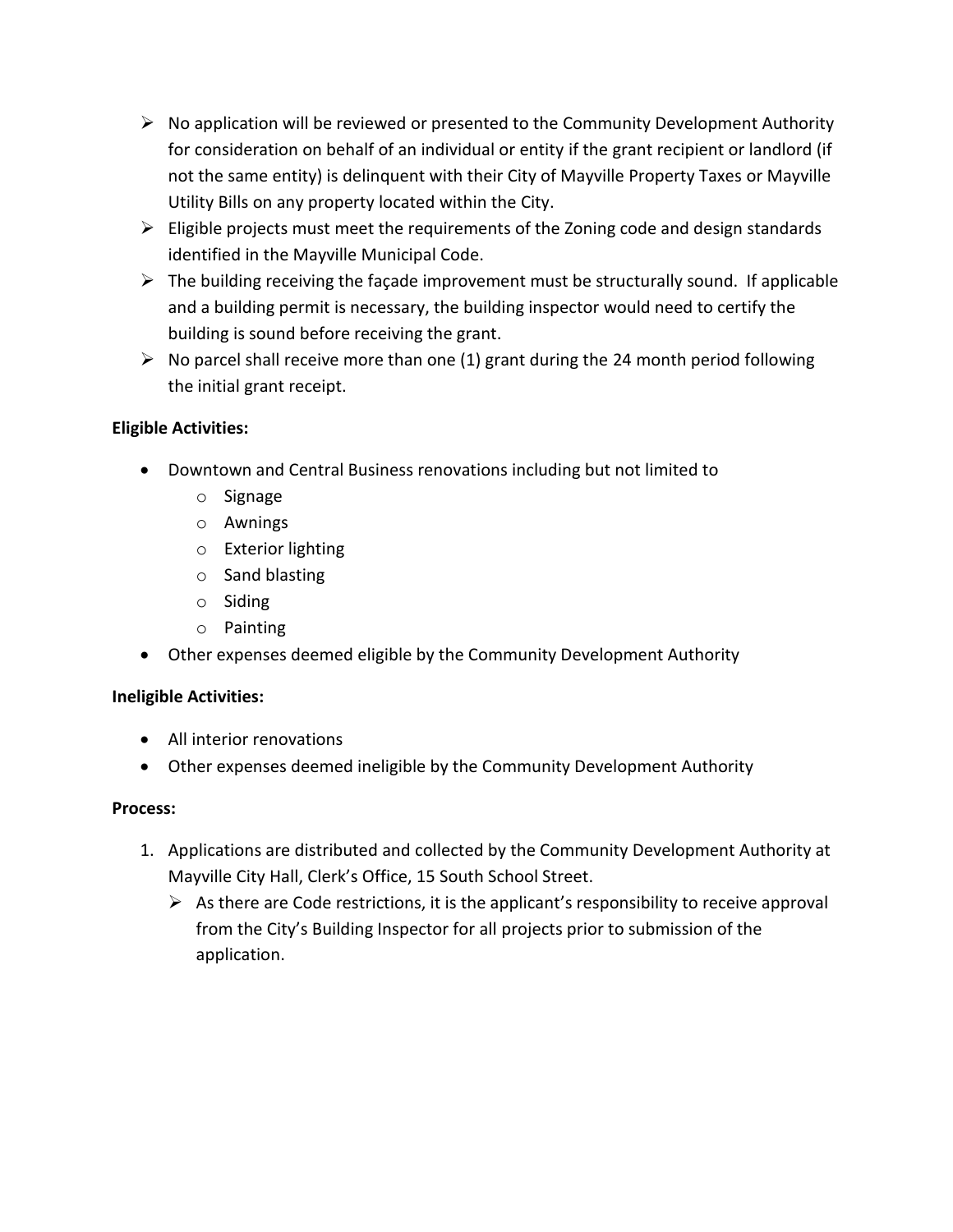- 2. Completed applications, along with contractor estimates and letter from mortgage lender, must be submitted no later than the  $1<sup>st</sup>$  Monday of the month in order to be considered at the Community Development Authority meeting for that month. Applicants must attend the scheduled Community Development Authority meeting. Regular Community Development Authority meetings are held the 4th Wednesday of every month at 6:00 pm, Mayville City Hall, Common Council Chambers.
- 3. Notification of approval/denial will be provided to the applicant by the Community Development Authority within ten (10) days following the meeting. Note that the project must be approved prior to any of the work taking place.
	- $\triangleright$  Failure to have prior approval from the Community Development Authority may result in a denial of the funding request for the qualifying project.
- 4. All projects must be underway within 120 days of grant approval.
- 5. Appropriate documentation such as invoices, must be submitted to the City Clerk for the fund reimbursement upon completion of the project. All reimbursable expenses must be within 180 days of the grant approval.
- 6. If the projects are not completed in accordance with the requirements and time schedule identified, then the applicant must reappear to request approval for an extension.
- 7. Façade Improvement grant recipients must post the Community Development Authority sign in their business window for 60 days following receipt of grant money.

#### **Applications:**

- Complete Community Development Authority Façade Improvement Program Application (attached)
- Complete Release of Information letter (attached)
- Submit contractor estimates for proposed project
- Submit letter from mortgage lender (if applicable) documenting good standing

#### **Design Guidelines:**

All applicants shall utilize the design standards set forth in the City Guidelines for designing improvements to buildings. These design criteria will be recommended by the Community Development Authority to the Common Council.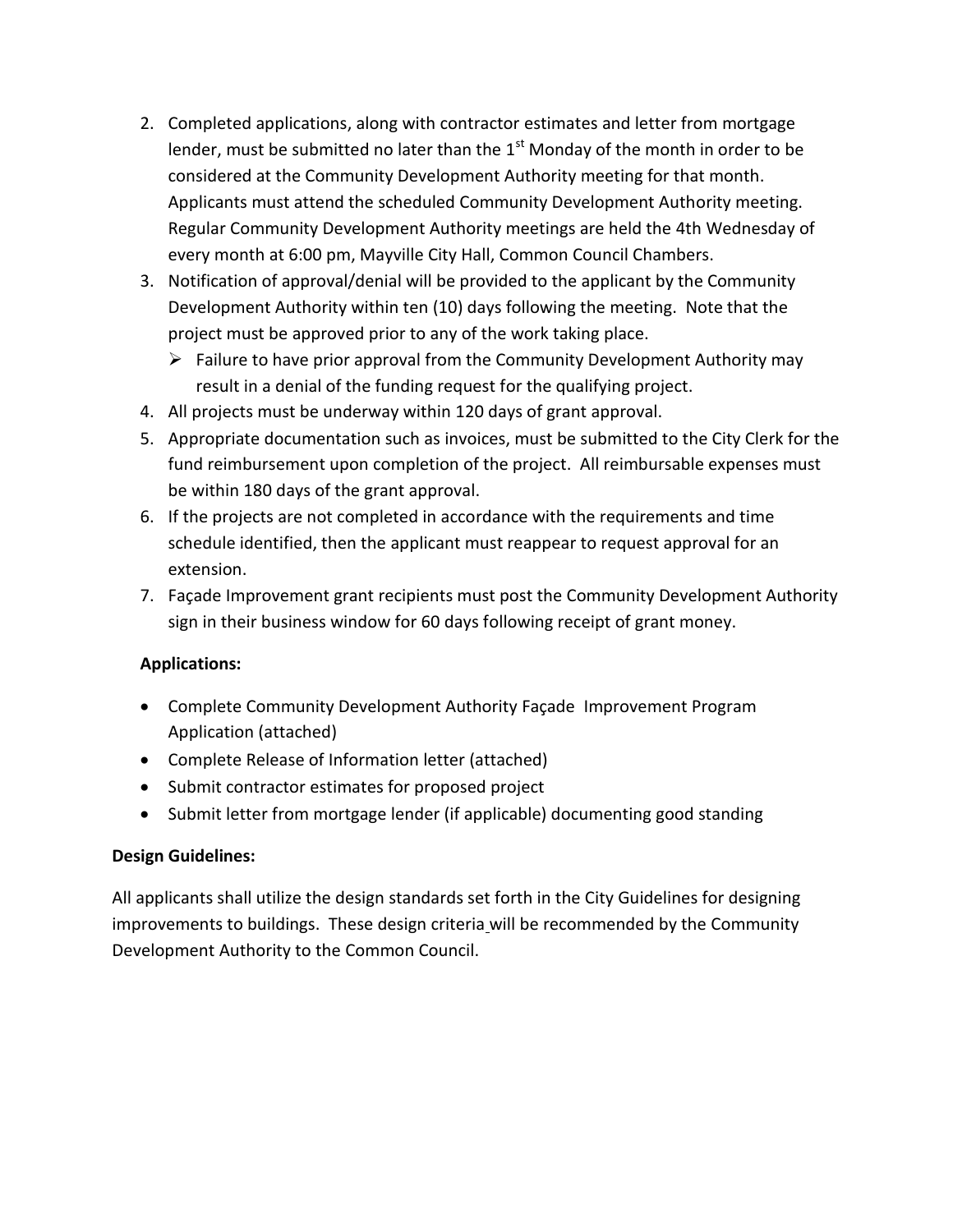- Purpose & Intent:
	- $\circ$  It is the general intent of the Community Development Authority to renovate, preserve and maintain properties within the redevelopment area of the City of Mayville through a process of design review in order to:
		- **Encourage urban design excellence**
		- **Integrate urban design and preservation of Mayville's heritage into the** process of redevelopment
		- **E** Enhance the character of the City of Mayville business and residential community
- Applicability:
	- o Context: The facility is designed in a manner that is mindful of and complementary to the existing building and natural environment.
	- $\circ$  Harmony: The facility uses materials, forms and colors that serve as unifying elements with the surrounding buildings and natural environment.
	- $\circ$  Compatibility: The facility should be compatible with nearby building architectural scale, color, rhythm and proportions.
	- o Building Design: All buildings shall be designed with attention and sensitivity to the historical, architectural and physical context in which they are located.
	- o Façade: Façades should exhibit rhythms similar to those found in adjacent structures.
	- o Colors: Color selections of exterior surfaces, materials and equipment should not detract from the surrounding area. Neon and florescent tones are prohibited.
	- $\circ$  Awnings: Awnings and canopies are encouraged. If provided, they should be designed as an integral component of the building façade.
	- $\circ$  Signage: Placement of signs shall not be unduly obscure or interfere with sight lines to other properties. Signs should be architecturally compatible and contribute to the character of the area through incorporation of tasteful presentation.
	- o Historic Preservation: Preservation of unique historic or architectural landmarks is encouraged.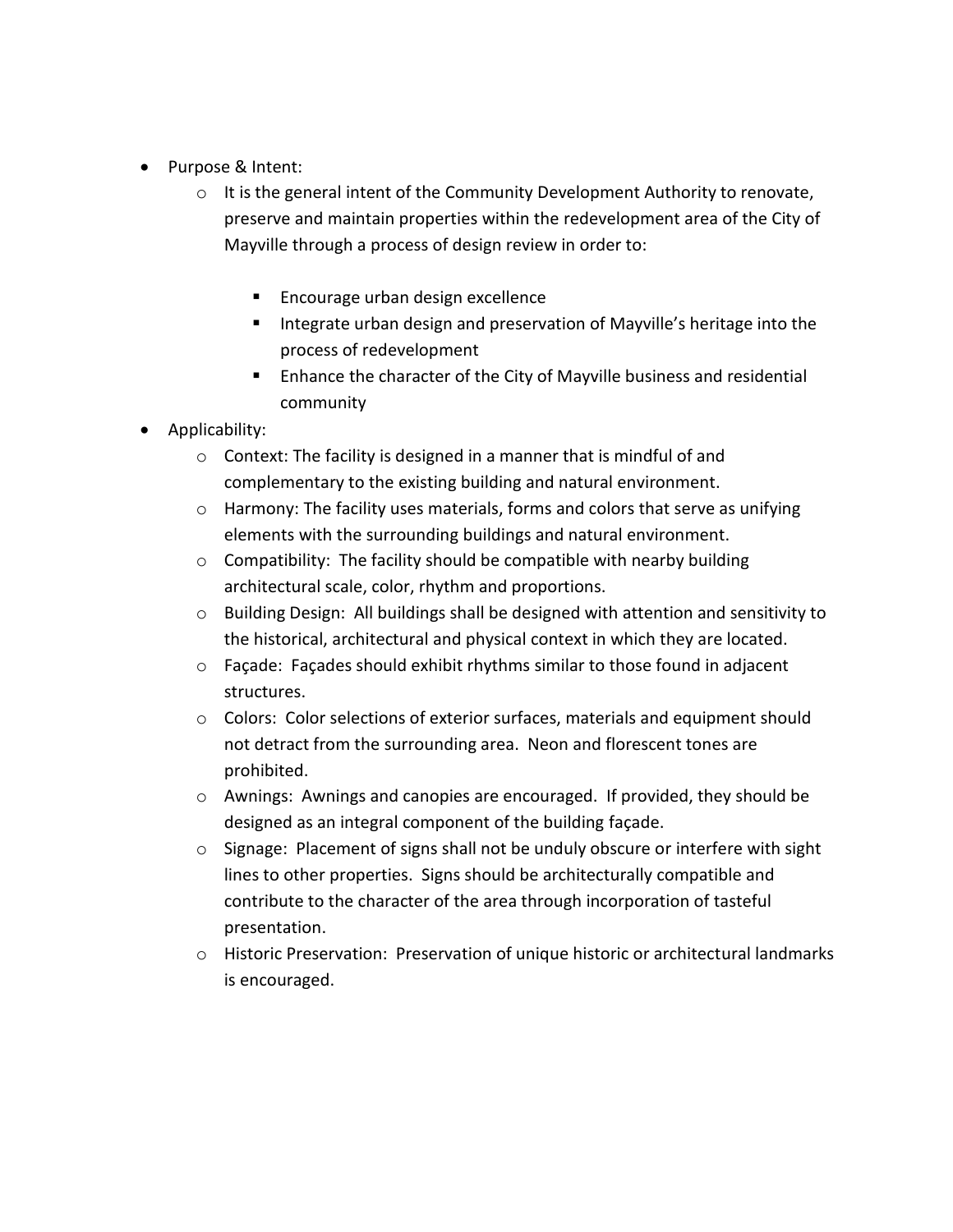

# **Community Development Authority**

### Façade Improvement Program Application

**Applicant Information:** 

|                              | Phone # (cell): ______________________(home): _________________________(work): _____________________ |  |
|------------------------------|------------------------------------------------------------------------------------------------------|--|
|                              |                                                                                                      |  |
|                              |                                                                                                      |  |
| <b>Business Information:</b> |                                                                                                      |  |
|                              |                                                                                                      |  |
|                              |                                                                                                      |  |
|                              |                                                                                                      |  |
|                              |                                                                                                      |  |
|                              |                                                                                                      |  |
|                              |                                                                                                      |  |
| <b>Property Owner:</b>       | $\Box$ Check if the same as Applicant                                                                |  |
|                              |                                                                                                      |  |
|                              | Phone # (cell): _____________________(home): ________________________(work): _______________________ |  |
|                              |                                                                                                      |  |
|                              |                                                                                                      |  |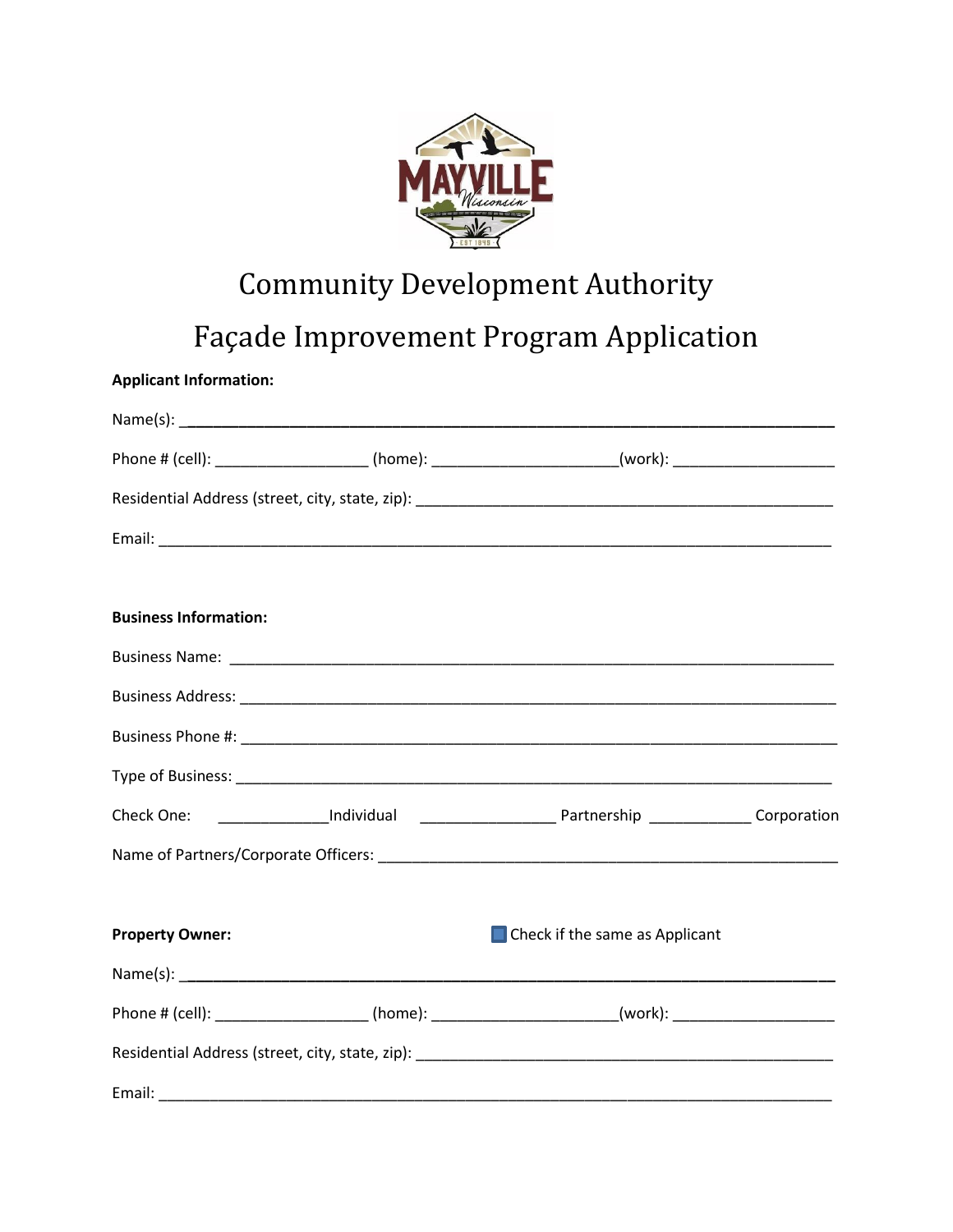#### **Project Information:**

| Description of proposed project (attach photographs, project plans or drawings):___________________        |  |  |  |  |  |  |
|------------------------------------------------------------------------------------------------------------|--|--|--|--|--|--|
|                                                                                                            |  |  |  |  |  |  |
|                                                                                                            |  |  |  |  |  |  |
|                                                                                                            |  |  |  |  |  |  |
| How does this project meet the purpose/mission of the Façade Improvement Project: _________________        |  |  |  |  |  |  |
|                                                                                                            |  |  |  |  |  |  |
|                                                                                                            |  |  |  |  |  |  |
|                                                                                                            |  |  |  |  |  |  |
|                                                                                                            |  |  |  |  |  |  |
| Estimated start date: _________________________________Estimated completion date: ________________________ |  |  |  |  |  |  |
|                                                                                                            |  |  |  |  |  |  |
| <b>Project Budget:</b>                                                                                     |  |  |  |  |  |  |
|                                                                                                            |  |  |  |  |  |  |
|                                                                                                            |  |  |  |  |  |  |
|                                                                                                            |  |  |  |  |  |  |
|                                                                                                            |  |  |  |  |  |  |
|                                                                                                            |  |  |  |  |  |  |
|                                                                                                            |  |  |  |  |  |  |
|                                                                                                            |  |  |  |  |  |  |
|                                                                                                            |  |  |  |  |  |  |
|                                                                                                            |  |  |  |  |  |  |
|                                                                                                            |  |  |  |  |  |  |
|                                                                                                            |  |  |  |  |  |  |
|                                                                                                            |  |  |  |  |  |  |
|                                                                                                            |  |  |  |  |  |  |